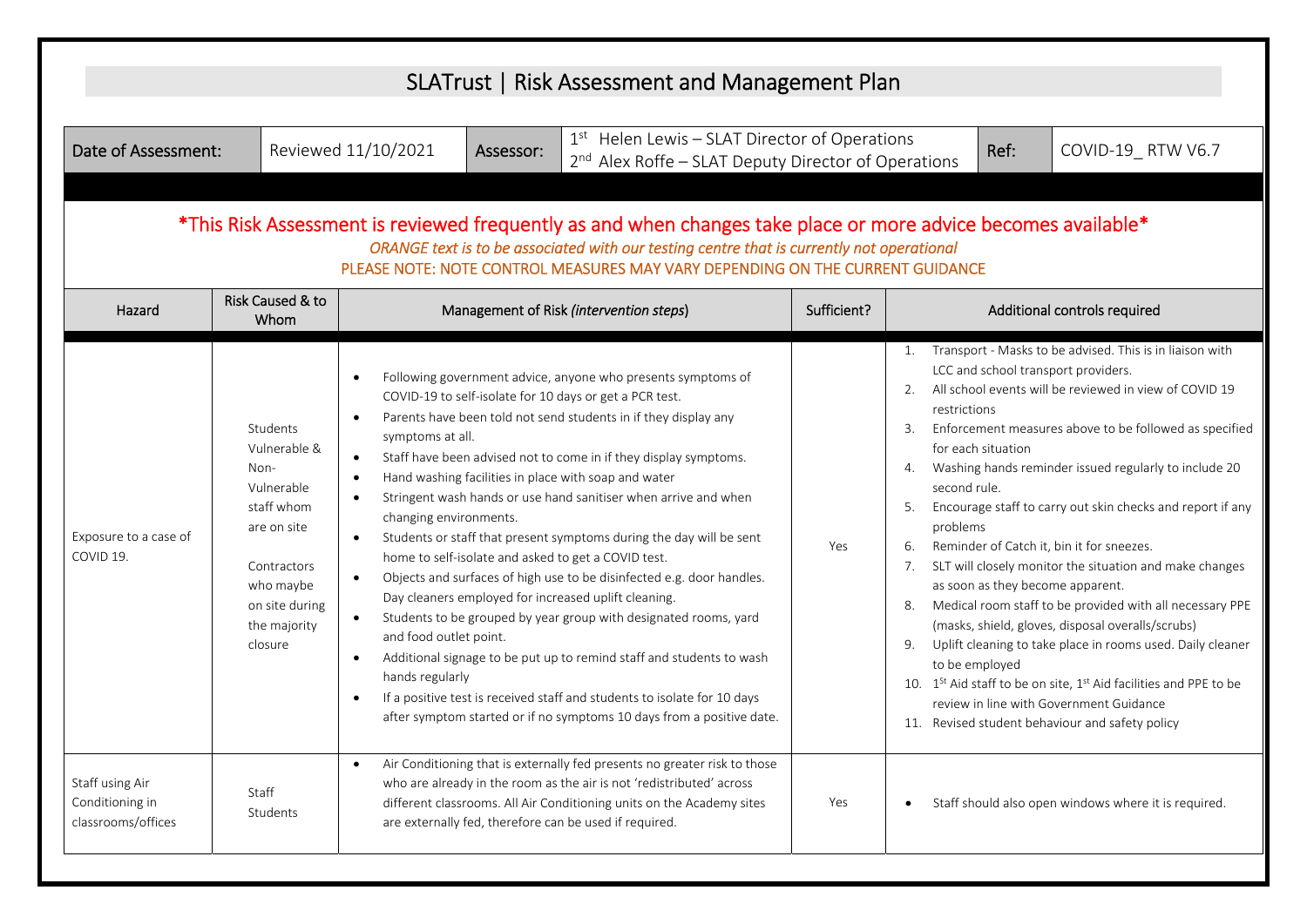| Use of PPE causing<br>other related issues,<br>such as poor vision or<br>skin irritation.<br><b>MASKS ARE CURRENTLY</b><br><b>NOT REQUIRED</b> | Staff<br>Students                    | All staff who wish to use a mask/goggles/apron/gloves will be given the<br>$\bullet$<br>appropriate level of training on how to use the PPE.<br>Students: Increased awareness of personal hygiene.<br>$\bullet$<br>If PPE causes discomfort, stop task immediately and seek advice from<br>$\bullet$<br>one of the named members of staff.<br>If staff use PPE they should ensure it is worn correctly.<br>$\bullet$<br>Training will be given to members of staff if they are unsure on how to<br>$\bullet$<br>use the PPE.<br>If masks are worn, staff should make sure it is the correct way around,<br>$\bullet$<br>covers the nose and is pulled under the chin. | Yes | Ongoing orders of PPE in advance - review PPE supplies<br>daily.<br>Face Masks must be worn on the school site at all times,<br>$\bullet$<br>face shield can only be worn in addition to the mask. |
|------------------------------------------------------------------------------------------------------------------------------------------------|--------------------------------------|-----------------------------------------------------------------------------------------------------------------------------------------------------------------------------------------------------------------------------------------------------------------------------------------------------------------------------------------------------------------------------------------------------------------------------------------------------------------------------------------------------------------------------------------------------------------------------------------------------------------------------------------------------------------------|-----|----------------------------------------------------------------------------------------------------------------------------------------------------------------------------------------------------|
| Insufficient staff due to<br>illness (10 days if<br>symptoms in family) &<br>vulnerable staff or<br>family members                             | Staff<br>Students                    | Use the 'Emergency Cover Procedure' as directed by SLT.                                                                                                                                                                                                                                                                                                                                                                                                                                                                                                                                                                                                               |     |                                                                                                                                                                                                    |
| Journey to school<br>either by bus or on<br>foot, there is an<br>increased risk of<br>contracting COVID 19                                     | Staff<br>Students                    | Parents to be advised to use Public Transport as a last resort<br>$\bullet$<br>Parents advised to follow Government advice on use of Public<br>$\bullet$<br>Transport<br>Parents and students reminded of Social Distancing rules<br>$\bullet$<br>Students to wash hands or hand sanitiser when they arrive at school.<br>$\bullet$                                                                                                                                                                                                                                                                                                                                   | Yes | Senior staff & pastoral team to monitor numbers on the<br>$\bullet$<br>bus and if not abiding by current rules students and<br>parents to be advised                                               |
| Transmitting of<br>COVID19 during<br>lessons                                                                                                   | Staff<br>Students                    | Students to be sat facing the front and 2m from teacher where<br>$\bullet$<br>possible.<br>Furniture to be arranged to allow this to happen<br>$\bullet$<br>Only one bubble to be allowed in a room on any one day unless<br>$\bullet$<br>appropriate fogging with a suitable disinfectant has taken place.                                                                                                                                                                                                                                                                                                                                                           | Yes | N.B Classrooms to be provided with a disinfectant spray<br>$\bullet$<br>and cloth, hand sanitiser and wipes.                                                                                       |
| Evacuation procedures<br>to be review to take<br>into account horizontal<br>tutor groups                                                       | Staff<br>Students                    | Students to still line up in their tutor groups but this will be in year<br>$\bullet$<br>group, not a house<br>Regular fire drills will still take place; this will be under the COVID-19<br>$\bullet$<br>Procedure.                                                                                                                                                                                                                                                                                                                                                                                                                                                  | Yes |                                                                                                                                                                                                    |
| Visitors bringing COVID<br>19 onto site                                                                                                        | Staff<br>Students<br><b>Visitors</b> | Limited visitors to be allowed on site with permission from senior staff<br>$\bullet$<br>- passed via reception<br>Reception staff protected by screen<br>$\bullet$<br>Any visitors going passed reception wash hands on entry or use hand<br>٠<br>sanitiser<br>Reception to be cleaned regularly by Day Cleaner<br>$\bullet$<br>Visitors not to come to site if they feel ill.<br>$\bullet$<br>A record of the contact details of visitors to be kept and the students<br>$\bullet$<br>and staff that they have come into contact with so this information can<br>be handed to Test & Trace should it be required.                                                   | Yes | All visitors to be agreed in advance.                                                                                                                                                              |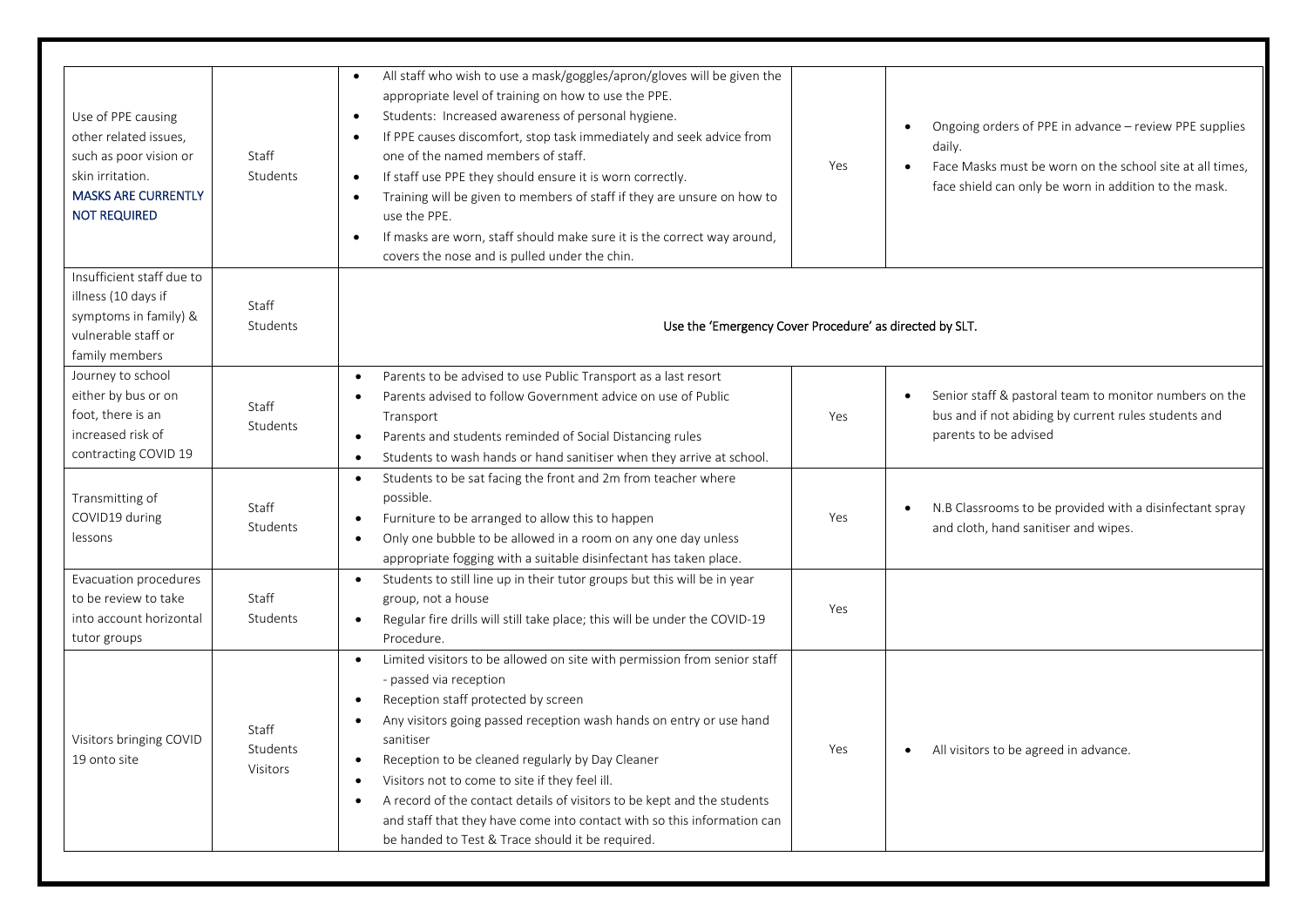| Contractors bringing<br>COVID 19 onto site    | Staff<br>Students<br>Contractors | Limited number of contractors on site<br>Any contractor on site to wash hands on entry or use hand sanitiser<br>$\bullet$<br>Contractors not to come to site if they feel ill<br>$\bullet$<br>Contractors to provide us with their COVID 19 RA<br>$\bullet$<br>Contractors to sign in main reception so contact details can be<br>$\bullet$<br>obtained. | Yes |                                                                                                                 |
|-----------------------------------------------|----------------------------------|----------------------------------------------------------------------------------------------------------------------------------------------------------------------------------------------------------------------------------------------------------------------------------------------------------------------------------------------------------|-----|-----------------------------------------------------------------------------------------------------------------|
| Provision of food on<br>site                  | Staff<br>Students                | Each year group to have own food outlet point, separate from other<br>$\bullet$<br>bubbles.<br>Canteen cards will be topped up online at home, no use of cash<br>$\bullet$<br>machines.                                                                                                                                                                  | Yes |                                                                                                                 |
| Vulnerable students                           | Staff<br>Students                | Member of support staff to be based on site and available to offer<br>$\bullet$<br>support<br>Any student on site to be given an appointment slot if required<br>$\bullet$<br>Meetings to take place in meeting room so 2M distancing can take<br>$\bullet$<br>place                                                                                     | Yes |                                                                                                                 |
| Safeguarding                                  | Students                         | Registers to be completed each lesson<br>$\bullet$<br>Staff to report student absence to Attendance Officer<br>$\bullet$<br>First day calling to be carried out<br>$\bullet$<br>A record to be kept of students self-isolating and the duration required<br>$\bullet$                                                                                    | Yes |                                                                                                                 |
| Test Track and Trace                          | Staff<br>Students                | The Trust will follow the guidance issued regarding track and trace<br>$\bullet$                                                                                                                                                                                                                                                                         | Yes |                                                                                                                 |
| Legionella                                    | Staff<br>Students                | Trust sites have been managed to minimise the risk of legionella and all<br>$\bullet$<br>routine flushing /monitoring has been carried out. Additional flushing<br>has taken place to take into account the reduced use of water.                                                                                                                        | Yes | Monthly Water Monitoring will continue.<br>٠                                                                    |
| Use of Equipment<br>(including<br>headphones) |                                  | Staff and students must not share equipment. This includes<br>$\bullet$<br>headphones.<br>Staff will be reminded not to share equipment when they come onto<br>$\bullet$<br>site to teach.<br>Students provided with essential equipment at the start of term.<br>$\bullet$                                                                              | Yes |                                                                                                                 |
| Use of shared offices                         |                                  | Staff should not have students in their office at any time unless social<br>$\bullet$<br>distancing can be maintained.<br>Staff should not share equipment or telephones where possible,<br>$\bullet$<br>equipment should be cleaned after use where this is not possible to do<br>SO.                                                                   | Yes |                                                                                                                 |
| Home Visits                                   | Staff<br>Students<br>Families    | Staff to wash hands before and after the visit.<br>$\bullet$<br>Home visits should not be carried out alone.<br>$\bullet$<br>Hand sanitiser to be made available for use during the visit if required.<br>$\bullet$<br>Gloves and plastic bags should be taken in the event of shared<br>$\bullet$<br>paperwork or files.                                | Yes | Staff must not car share, even during the working day<br>for home visits. Separate cars should always be taken. |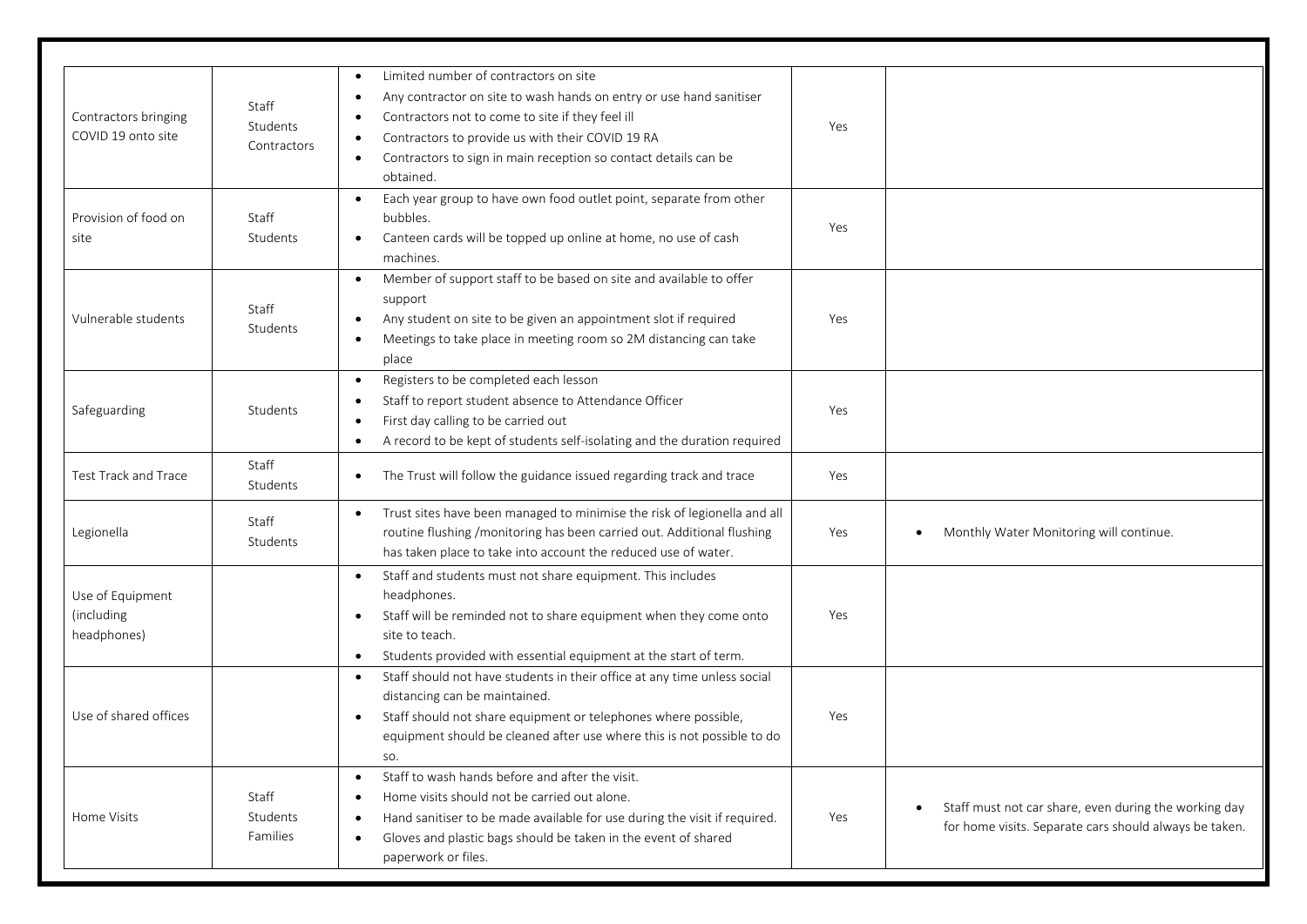| <b>External Cover Staff</b>                                                                | Cover staff<br>Students<br>Staff  | External Cover Staff (ECS)to sign in at reception<br>$\bullet$<br>ECS not to come in if they feel ill and will be sent home if symptoms<br>$\bullet$<br>appear during the day<br>ECS to have access to whole school RA<br>$\bullet$<br>ECS to be made aware that PPE is available if require<br>$\bullet$<br>Hand sanitiser available in every classroom. u<br>$\bullet$                                                                                                                                                                                                                                                                                                                                                                                                                                                                                                                                                                   | Yes |                                                                                                                                                                                                                                                                                              |
|--------------------------------------------------------------------------------------------|-----------------------------------|--------------------------------------------------------------------------------------------------------------------------------------------------------------------------------------------------------------------------------------------------------------------------------------------------------------------------------------------------------------------------------------------------------------------------------------------------------------------------------------------------------------------------------------------------------------------------------------------------------------------------------------------------------------------------------------------------------------------------------------------------------------------------------------------------------------------------------------------------------------------------------------------------------------------------------------------|-----|----------------------------------------------------------------------------------------------------------------------------------------------------------------------------------------------------------------------------------------------------------------------------------------------|
| <b>Transition of Covid</b><br>during the Covid<br>testing of staff and<br>students on site | Staff.<br>students,<br>volunteers | All the procedures provided by DfE for Testing of students and staff on<br>$\bullet$<br>site to be followed.<br>Training of all staff/volunteers to be used in the testing procedure to<br>$\bullet$<br>be carried out as per DfE Guidance<br>Testing area to be arranged as per DfE Guidance<br>$\bullet$<br>Medical Grade PPE to be used at point of contact with students being<br>$\bullet$<br>tested<br>Where possible students will be tested before they go into classes<br>$\bullet$<br>during the evenings of the first week<br>Where testing is not possible before students go into classes, the<br>$\bullet$<br>procedure for isolating of students and staff to be followed if a positive<br>test is detected<br>Close contacts of a positive case to be tested for 7 days following<br>$\bullet$<br>contact or if no permission has been given for testing to take place<br>student/staff member to self-isolate for 10 days | Yes | Any staff used to help in the testing directly of students<br>to volunteer for the role<br>Anyone to be tested must have given permissions<br>$\bullet$                                                                                                                                      |
| Injury caused to<br>person under test                                                      | Staff<br>Student                  | All the procedures provided by DfE for Testing of students and staff on<br>$\bullet$<br>site to be followed.<br>Training staff all staff/volunteers to be carried out as per DFE Guidance<br>$\bullet$<br>Students to be shown training video on the test procedure on site<br>$\bullet$<br>before they take the test<br>Staff to test themselves                                                                                                                                                                                                                                                                                                                                                                                                                                                                                                                                                                                          |     | Parents give permission for test to be carried out and<br>$\bullet$<br>this includes that they have discussed procedure with<br>the students and are fully aware of what is required.<br>Any student declining test at point of test to be allowed<br>$\bullet$<br>to leave the testing hall |

## COVID MASS TESTING:

| This Risk Assessment is to review frequently as and when changes take place or more advice becomes available |                                                                         |                                                                                                                                                                                                                                                                   |             |                              |  |
|--------------------------------------------------------------------------------------------------------------|-------------------------------------------------------------------------|-------------------------------------------------------------------------------------------------------------------------------------------------------------------------------------------------------------------------------------------------------------------|-------------|------------------------------|--|
| Hazard                                                                                                       | Risk Caused & to<br><b>Whom</b>                                         | Management of Risk (intervention steps)                                                                                                                                                                                                                           | Sufficient? | Additional controls required |  |
| Contact between<br>subjects increasing the<br>risk of transmission of<br>COVID19                             | <b>TESTING</b><br><b>STAFF AND</b><br><b>TESTING</b><br><b>SUBJECTS</b> | Asymptomatic: All subjects are to be advised in advance not to<br>attend if they have any symptoms of COVID 19, or live with<br>someone who is showing symptoms of COVID 19 (including a fever<br>and/or new persistent cough) or if they have returned within 10 | Yes         |                              |  |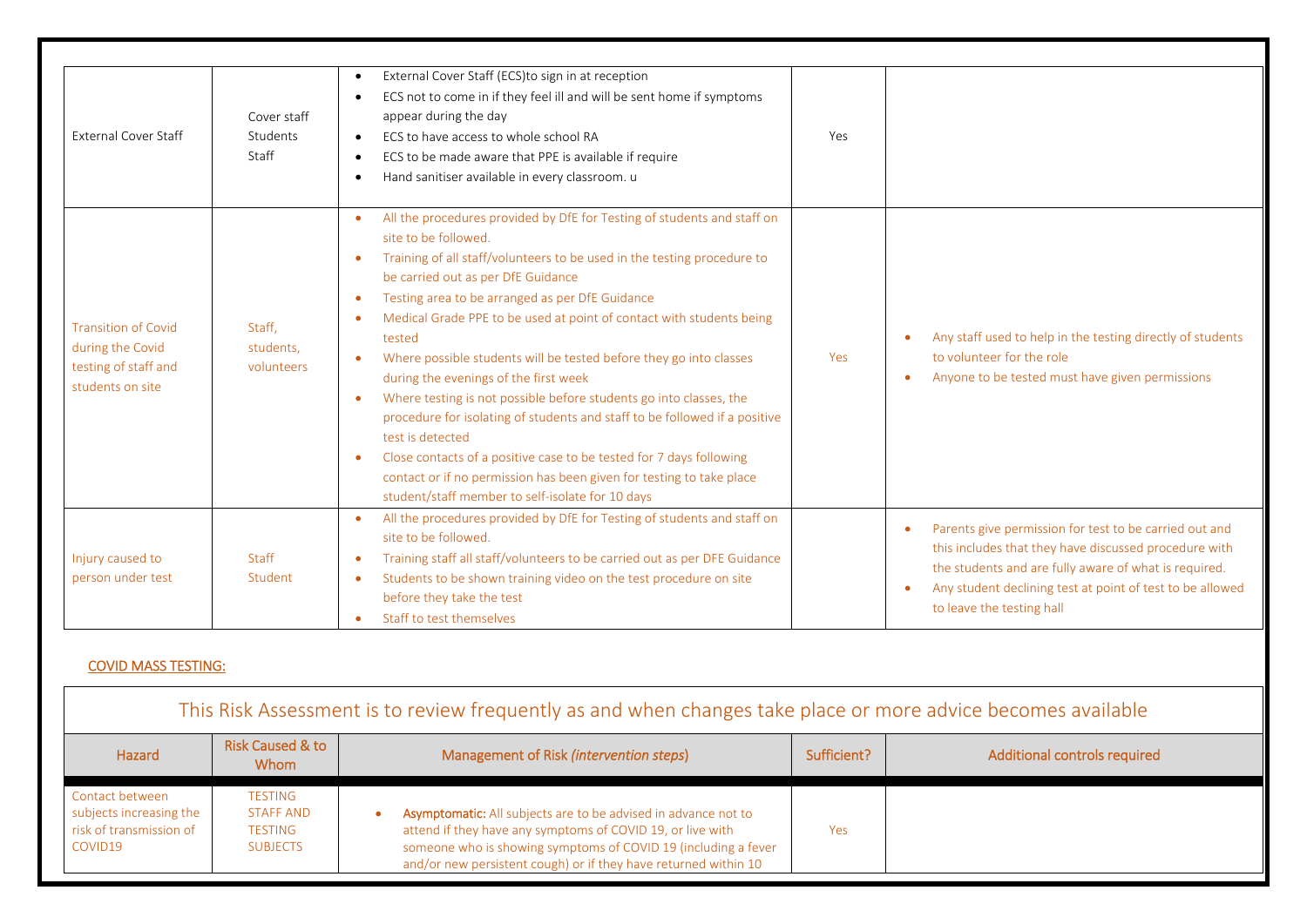| Transmission of the<br>virus leading to ill<br>health or potential<br>death                                                       |                                                                         | days from a part of the world affected by the virus or have been in<br>close contact with someone who is displaying symptoms.<br>Face masks:<br>Face coverings/masks to be worn by subjects at all times whilst on<br>the premises except for brief lowering at time of swabbing.<br>Requirement to wear face covering/mask to be reminded to all<br>subjects in advance at time of test booking.<br>Compliance with wearing of face covering/mask of all subjects to<br>be visually checked on arrival by reception / security staff.<br>Compliance with wearing of face covering/mask of all subjects to<br>be visually checked through building by queue managers and all<br>other staff.<br>Hand hygiene: All subjects to use hand sanitiser provided on arrival<br>& adherence to this enforced by reception staff.<br>Social Distancing: Two metre social distancing to be maintained<br>between subjects with measured floor markings in place to ensure<br>compliance in addition to verbal reminders if necessary from<br>reception, queue management & sampling staff.<br>A one-way flow of subjects through the building is to be initiated<br>and maintained at all times. Compliance with this is to be ensured<br>by queue management staff.<br>Cleaning: Regular cleaning of the site including wipe down of all<br>potential touchpoints in accordance with PHE guidance.<br>Limited clutter-chairs, if used, to be cleaned after each usage. no<br>physical handing of documents to subjects except barcodes and<br>PCR test kits for first 200 subjects |     |  |
|-----------------------------------------------------------------------------------------------------------------------------------|-------------------------------------------------------------------------|---------------------------------------------------------------------------------------------------------------------------------------------------------------------------------------------------------------------------------------------------------------------------------------------------------------------------------------------------------------------------------------------------------------------------------------------------------------------------------------------------------------------------------------------------------------------------------------------------------------------------------------------------------------------------------------------------------------------------------------------------------------------------------------------------------------------------------------------------------------------------------------------------------------------------------------------------------------------------------------------------------------------------------------------------------------------------------------------------------------------------------------------------------------------------------------------------------------------------------------------------------------------------------------------------------------------------------------------------------------------------------------------------------------------------------------------------------------------------------------------------------------------------------------------------------------------------|-----|--|
| Contact between<br>subjects and staff<br>increasing the risk of<br>transmission of COVID-<br>19 : Welcome &<br>registration areas | <b>TESTING</b><br><b>STAFF AND</b><br><b>TESTING</b><br><b>SUBJECTS</b> | Asymptomatic: All subjects are to be advised in advance not to<br>attend if they have any symptoms of COVID 19, or live with<br>someone who is showing symptoms of COVID 19 (including a fever<br>and/or new persistent cough) or if they have returned within 10<br>days from a part of the world affected by the virus or have been in<br>close contact with someone who is displaying symptoms<br>Face masks:<br>Face coverings/masks to be worn by subjects during registration<br>process.<br>Compliance with wearing of face covering/mask of all subjects to<br>be visually checked on arrival by reception / security staff.<br>Compliance with wearing of face covering/mask of all subjects to<br>be visually checked through building by queue managers and all<br>other staff.<br>Hand hygiene: All subjects to use hand sanitiser provided on arrival<br>at the registration desk & adherence to this enforced by reception<br>staff.<br>Social distancing: Two metre social distancing to be maintained<br>between subjects with measured floor markings in place to ensure                                                                                                                                                                                                                                                                                                                                                                                                                                                                                 | Yes |  |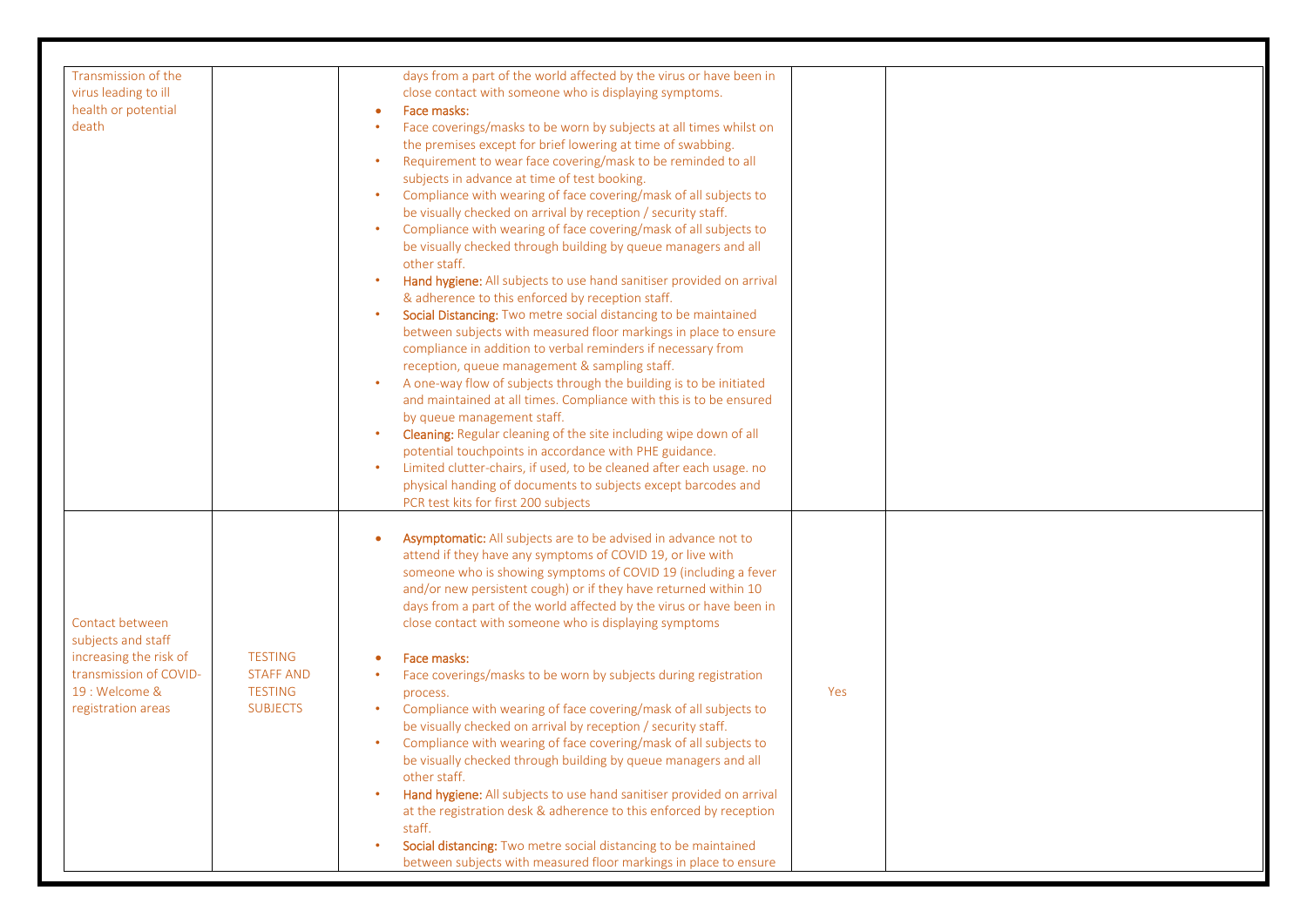|                                                                                                                                                                           |                                                                         | compliance in addition to verbal reminders if necessary from<br>reception, queue management.<br>A one-way flow of subjects through registration process.<br>Compliance with this is to be ensured by queue management staff.<br>Cleaning: Regular cleaning of the registration area including wipe<br>down of all potential touchpoints in accordance with PHE guidance.<br>Limited clutter-chairs, if used, to be cleaned after each usage. no<br>physical handing of documents to subjects except barcodes.                                                                                                                                                                                                                                                                                                                                                                                                                                                                                                                                                                                                                                                                                                                                                                                                                                                                                                                                            |     |  |
|---------------------------------------------------------------------------------------------------------------------------------------------------------------------------|-------------------------------------------------------------------------|----------------------------------------------------------------------------------------------------------------------------------------------------------------------------------------------------------------------------------------------------------------------------------------------------------------------------------------------------------------------------------------------------------------------------------------------------------------------------------------------------------------------------------------------------------------------------------------------------------------------------------------------------------------------------------------------------------------------------------------------------------------------------------------------------------------------------------------------------------------------------------------------------------------------------------------------------------------------------------------------------------------------------------------------------------------------------------------------------------------------------------------------------------------------------------------------------------------------------------------------------------------------------------------------------------------------------------------------------------------------------------------------------------------------------------------------------------|-----|--|
| Contact between<br>subject and sampler<br>increasing the<br>transmission of<br>COVID19: Sample<br>taking                                                                  | <b>TESTING</b><br><b>STAFF AND</b><br><b>TESTING</b><br><b>SUBJECTS</b> | Asymptomatic: All subjects are to be advised in advance not to<br>attend if they have any symptoms of COVID 19, or live with<br>someone who is showing symptoms of COVID 19 (including a fever<br>and/or new persistent cough) or if they have returned within 10<br>days from a part of the world affected by the virus or have been in<br>close contact with someone who is displaying symptoms.<br>Face masks:<br>Face coverings/masks to be worn by subjects during swabbing<br>process except for a short time during swabbing.<br>Compliance with wearing of face covering/mask of all subjects to<br>be visually checked on arrival by reception / security staff.<br>Hand hygiene: All subjects to use hand sanitiser provided on arrival<br>and leaving the swabbing desk.<br>Social distancing: Only one test subject to be at the swabbing desk<br>at any one time.<br>A one-way flow of subjects through swabbing process.<br>Cleaning: Swabbing desk and testing equipment to be cleaned after<br>each use<br>Limited clutter-chairs, if used, to be cleaned after each usage. no<br>physical handing of documents to subjects except barcodes.<br>Training: All staff used in the swabbing process to have completed<br>and passed the six training units provided by NHS. This to be<br>checked by the Team Leader before staff used in the process.<br>These units include correct use of PPE and the frequency it should<br>be changed. | Yes |  |
| Contact between<br>sample and test centre<br>runner and/ or during<br>sample processing and<br>analysis increasing the<br>transmission of<br>COVID19: Sample<br>transport | <b>Test Centre</b><br>Staff                                             | Face masks: Test Centre runners (if used) to use face masks at all<br>$\bullet$<br>times.<br>Training: Test centre runner to have completed and passed all 6<br>units of NHS training which include the correct use of PPE.<br>Hand hygiene: All Test Centre runners to wash hands on access to<br>and egress from Test Centre and to use hand sanitiser provided<br>during their shift if gloves removed.<br>Social distancing: Test Centre runners to Socially Distance from all<br>other test centre staff<br>Cleaning: Processing area and recording area to be cleaned<br>regularly.                                                                                                                                                                                                                                                                                                                                                                                                                                                                                                                                                                                                                                                                                                                                                                                                                                                                | Yes |  |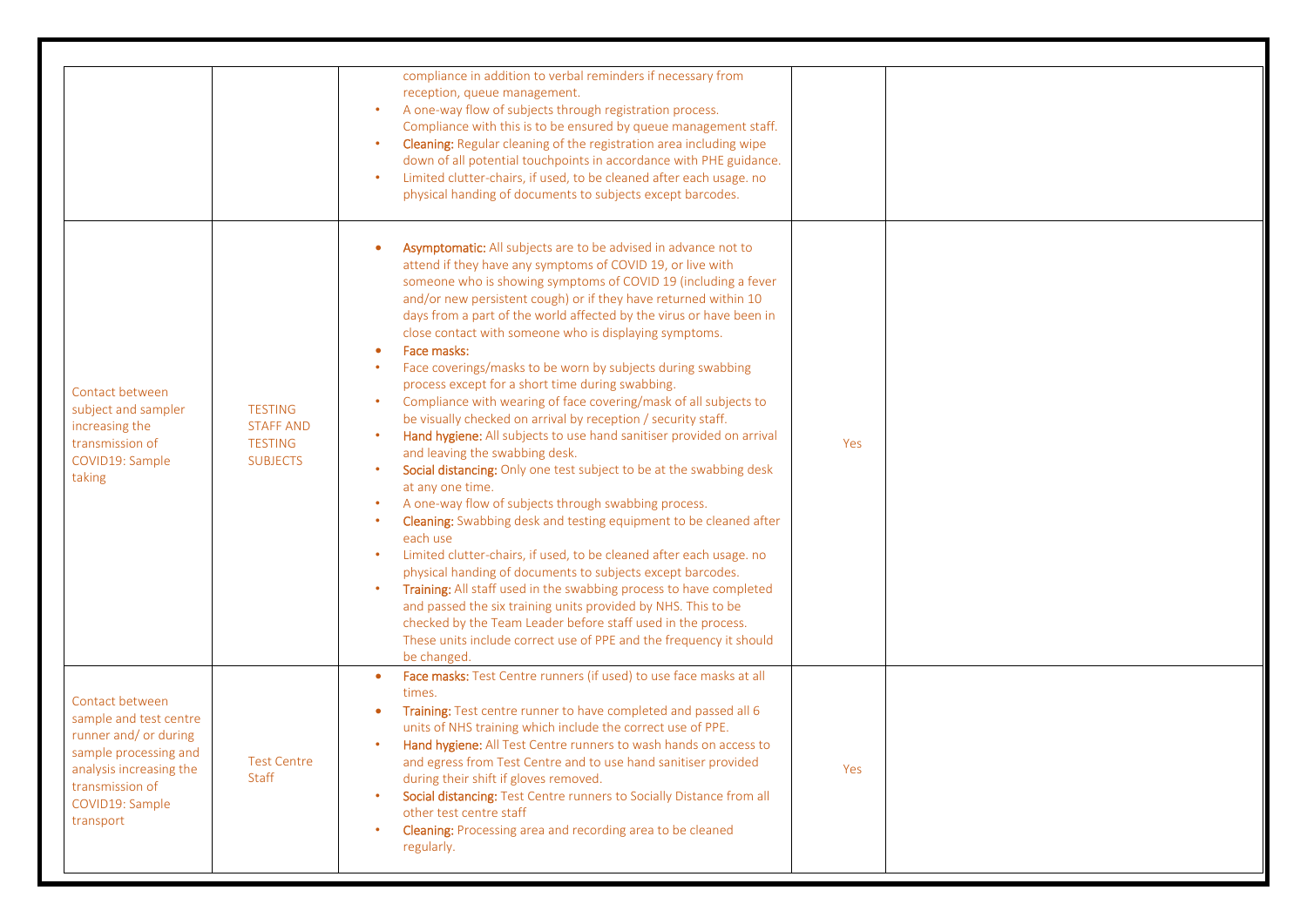| Contact between<br>samples and sample<br>testers increasing the<br>transmission of<br>COVID19: Sample<br>disposal and waste<br>disposal                                                                                 | <b>Test Centre</b><br><b>Staff</b>              | Anyone that handles the test sample to have completed the NHS 6<br>training units. This includes the correct use of PPE.<br>Clinical waste bins to be located in a position so that waste is easy<br>to place in the bins.<br>Bins to be emptied after each session.<br>Tiger bags to be used to identify clinical waste bins.<br>All clinical waste to be disposed of by Licenced Waste Carried and<br>in line with Waste Carriers regulations                                                                                                                                                                                                                                                                                                                            | Yes |                                                                                                                                                                                                                                                                                                                                                                                                                           |
|-------------------------------------------------------------------------------------------------------------------------------------------------------------------------------------------------------------------------|-------------------------------------------------|----------------------------------------------------------------------------------------------------------------------------------------------------------------------------------------------------------------------------------------------------------------------------------------------------------------------------------------------------------------------------------------------------------------------------------------------------------------------------------------------------------------------------------------------------------------------------------------------------------------------------------------------------------------------------------------------------------------------------------------------------------------------------|-----|---------------------------------------------------------------------------------------------------------------------------------------------------------------------------------------------------------------------------------------------------------------------------------------------------------------------------------------------------------------------------------------------------------------------------|
| Incorrect result<br>communication                                                                                                                                                                                       | <b>Testing</b><br>Subject and<br>close contacts | If barcodes are used 2 identical barcodes are provided to subject at<br>check in<br>The subject registers their details to a unique ID barcode before<br>conducting the test<br>Barcodes are attached by trained staff at the sample collection bay<br>Barcodes are checked for congruence at the analysis station 1 and<br>applied to Lateral Flow Device at this station<br>Students identity to be checked at time of registration.<br>Identification label to be raised at time of registration and this to<br>follow testing cartridge through testing process.                                                                                                                                                                                                       | Yes |                                                                                                                                                                                                                                                                                                                                                                                                                           |
| Damaged barcode, lost<br>LFD, failed scan of<br>barcode                                                                                                                                                                 | <b>Testing</b><br>subject                       | Rule based recall of subjects who have not received a result within<br>1 hrs of registration<br>Subjects are called for a retest                                                                                                                                                                                                                                                                                                                                                                                                                                                                                                                                                                                                                                           | Yes |                                                                                                                                                                                                                                                                                                                                                                                                                           |
| Extraction solution<br>which comes with the<br>lab test kit contains the<br>following components:<br>NA2HPO4 (disodium<br>hydrogen phosphate),<br>NaH2PO4 (sodium<br>phosphate<br>monobasic), NaCl<br>(Sodium Chloride) | <b>Test Centre</b><br>staff                     | . PPE: nitrile gloves which meet the Regulation (EU) 2016/425 to be<br>used at all times when handling the extraction solution. Face shields<br>which are tested and approved under appropriate government<br>standards to be worn at all times when handling the extraction solution.<br>Impervious aprons to be worn to protect the body from splashes or<br>spillages.<br>. Environmental: The product will not enter drains. It will be disposed of<br>into tiger bags and removed from site by a registered waste carrier.<br>. Spillages: wipe surfaces which the solution has been spilt on and<br>dispose of cleaning material in line the tiger bags which will be removed<br>from site by a licenced waste carrier.<br>. Do not use if the solution has expired. | Yes | These components do not have any hazard labels associated<br>with them, and the manufacturer states that there are no<br>hazards anticipated under conditions of use as described in<br>other product literature. This is the case for exposure to: eye,<br>skin, inhalation, ingestion, chronic toxicity, reproductive and<br>developmental toxicity, carcinogenicity, and medical conditions<br>aggravated by exposure. |
| <b>Manual handling</b>                                                                                                                                                                                                  | <b>Trust Staff</b>                              | This will be carried out in line with Trust Manual Handling Policy                                                                                                                                                                                                                                                                                                                                                                                                                                                                                                                                                                                                                                                                                                         | Yes |                                                                                                                                                                                                                                                                                                                                                                                                                           |